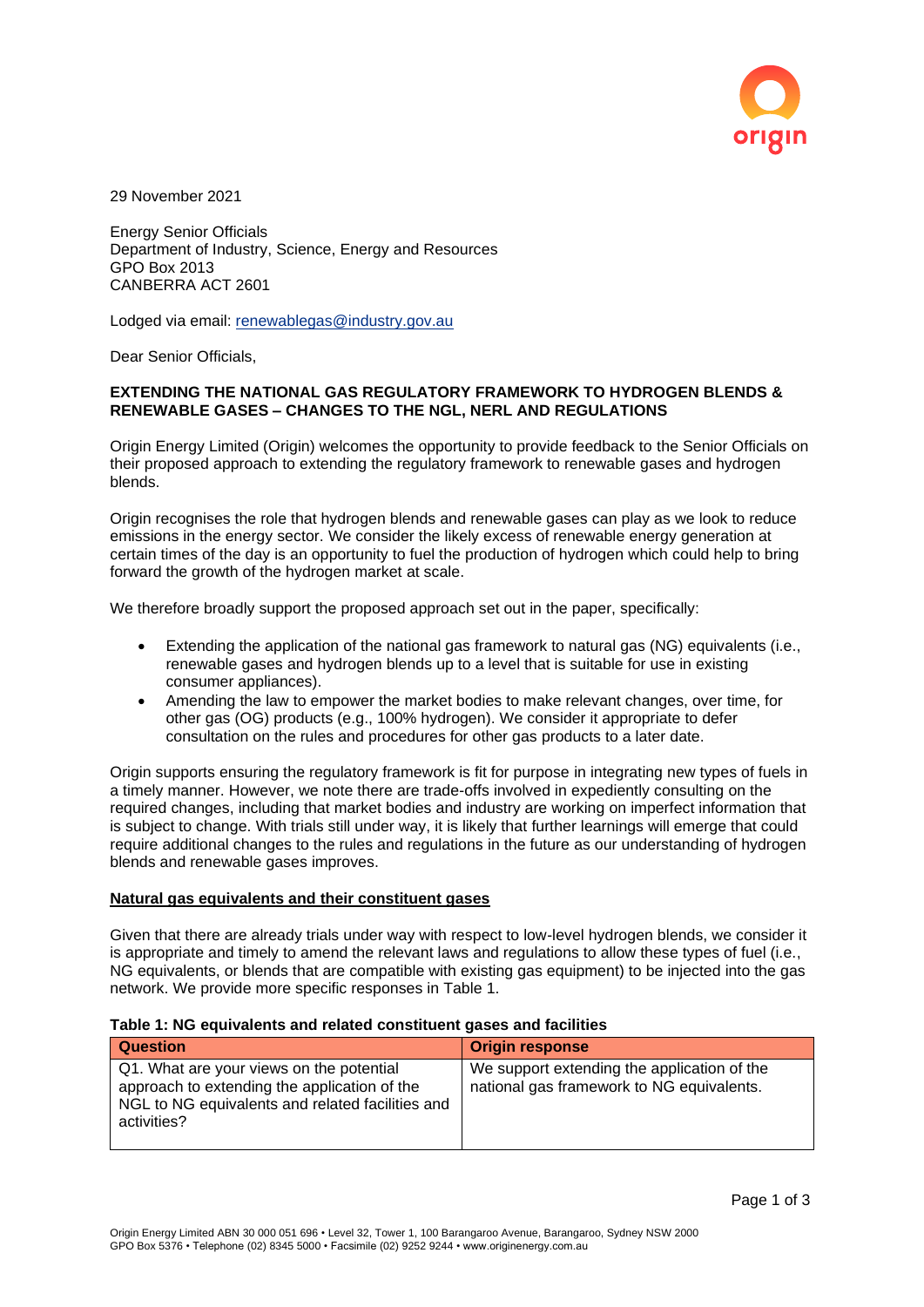| Q2. What are your views on the policy intention<br>to enable all elements of the national gas<br>regulatory framework to apply to NG equivalents<br>and their related facilities and activities in the<br>same way that they do to natural gas?                      | We support this approach in principle. We note<br>that the AEMC is consulting on the details of<br>how the regulatory framework would apply to<br>NG equivalents and we are providing feedback<br>through that process where additional changes<br>may be needed to accommodate NG<br>equivalents or to minimise costs.                                                                                                                   |
|----------------------------------------------------------------------------------------------------------------------------------------------------------------------------------------------------------------------------------------------------------------------|-------------------------------------------------------------------------------------------------------------------------------------------------------------------------------------------------------------------------------------------------------------------------------------------------------------------------------------------------------------------------------------------------------------------------------------------|
| Q3. What are your views on the NGL requiring<br>jurisdictions to make a local regulation to confirm<br>when a gas blend or gas blend authorised for<br>supply through a pipeline (or part of a pipeline)<br>is an NG equivalent?                                     | We support this approach to the extent that it<br>provides regulatory certainty and ensures that<br>only blends that are suitable for consumption in<br>existing appliances (i.e., an NG equivalent) are<br>authorised for supply.                                                                                                                                                                                                        |
| Q4. Who is likely to operate the blending<br>facilities involved in the creation of NG<br>equivalent blends?                                                                                                                                                         | From a principles-based point of view, NG<br>equivalent suppliers would be the most likely<br>candidates for creating the blends, rather than<br>service providers, similar to existing<br>arrangements for producing natural gas.                                                                                                                                                                                                        |
|                                                                                                                                                                                                                                                                      | However, given the emerging nature of NG<br>equivalents and the fact that there are trials still<br>under way, it is difficult to provide a definitive<br>response without first understanding all the<br>technical aspects of blending facilities.                                                                                                                                                                                       |
| Q5. Do you think blending facilities should be<br>subject to the same economic regulatory<br>framework that applies to pipelines?                                                                                                                                    | As noted in the consultation paper, this will<br>depend on who owns the facility, which has yet<br>to be determined. In the event service providers,<br>which are monopoly businesses, own and<br>operate these facilities, it would be prudent for<br>economic regulation to apply to ensure NG<br>equivalent suppliers and retailers receive fair<br>treatment, including in terms of access to the<br>facility and control of the gas. |
| Q9. What are you views on the proposal to<br>amend the NGL to enable the national gas<br>regulatory framework to apply to the constituent<br>gases and related facilities and activities<br>involved in the supply of NG equivalents, where<br>appropriate to do so? | We understand that rules and regulations may<br>need to change to include constituent gases<br>used in blending with natural gas. For example,<br>there may be a need for a regulatory framework<br>for pipelines carrying hydrogen to a blending<br>facility for making an NG equivalent.                                                                                                                                                |
|                                                                                                                                                                                                                                                                      | We support changes that are proportional and<br>that are necessary to ensure that the constituent<br>gases used for NG equivalent gases can be<br>appropriately integrated.                                                                                                                                                                                                                                                               |
| Q15. Do you think arrangements are needed for<br>distribution pipelines attached to the DWGM and<br>STTM to provide for independent management<br>of blending limits (or gas specification<br>requirement) imposed by a jurisdiction?                                | We support exploring a centralised approach<br>option whereby AEMO would be responsible for<br>determining gas quality standards for the<br>distribution system, approving monitoring                                                                                                                                                                                                                                                     |